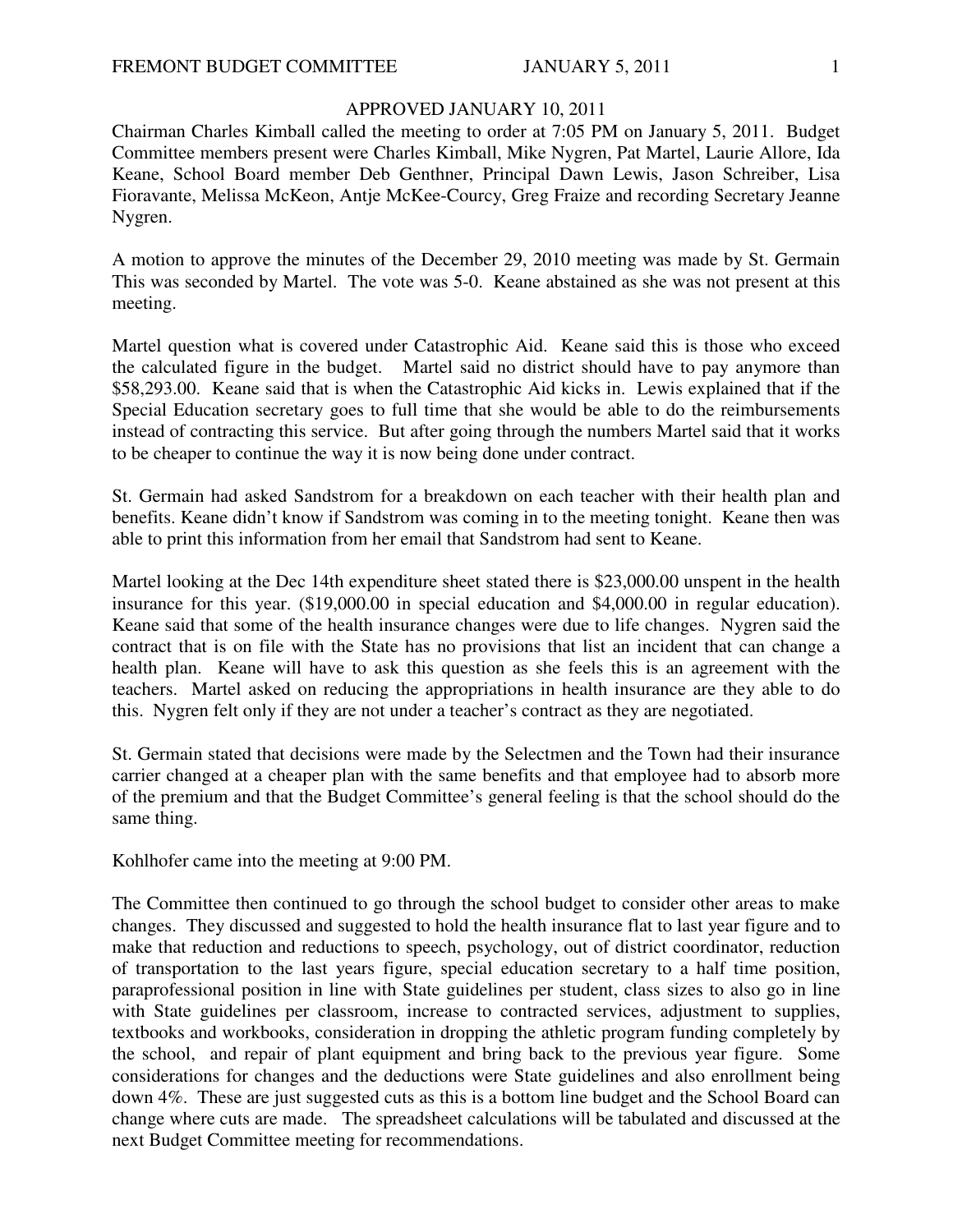St. Germain questioned that Ellis is not a middle school it is identified as an elementary school and Keane said that they call the grades 5, 6, 7 and 8 the middle school grades. Keane said the response to intervention program helps students in their achievements. Nygren feels that if you take 3 classes and make them 2 you would only be reducing 1 teachers and not impacting the intervention program. Keane didn't know the structure in the language arts teacher position and if you start cutting the teachers and the one's that are left their may have more responsibilities. Nygren said you won't be teaching more classes only more students in each class and the same amount of classes. Keane feels the larger classes could hurt the learning process of education.

St. Germain said that the School can not put anything new on the default budget. Keane said the board has not approved this yet and their meeting is Monday night.

Kohlhofer asked if the Superintendent proposed budget have everything in it. Keane said that there a suggestion to take out the athletics but they voted to leave it in. Kohlhofer said that with Evergreen costing \$300,000.00 this year that this could result with other things not getting funded. Allore asked for the examination on the evening supervisors 60 at \$50.00 each for a total of \$18.050.00 and what that was for and what it included.

Nygren had to leave the meeting at 9:30 PM.

The Budget Committee started to go through the Town Warrants.

## TOWN OF FREMONT NH 2011 TOWN MEETING WARRANT

## To the inhabitants of the Town of Fremont in the County of Rockingham in said State, qualified to vote in Town Affairs:

PURSUANT TO RSA 40:13 II, THE FIRST SESSION OF THE 2010 TOWN MEETING (THE DELIBERATIVE SESSION) SHALL BE HELD ON TUESDAY FEBRUARY 8, 2011 AT THE ELLIS SCHOOL AT 432 MAIN STREET IN FREMONT NEW HAMPSHIRE BEGINNING AT 7:00 PM. THE SNOW DATE FOR THIS SESSION IS WEDNESDAY FEBRUARY 9, 2011 BEGINNING AT 7:00 PM AT THE ELLIS SCHOOL.

# THE SECOND SESSION (VOTING SESSION) SHALL BE HELD ON TUESDAY MARCH 8, 2011 AT THE FREMONT SAFETY COMPLEX AT 425 MAIN STREET IN FREMONT NEW HAMPSHIRE WITH POLLS OPEN FROM 7:00 AM to 8:00 PM. ALL ARTICLES WILL BE VOTED UPON BY OFFICIAL BALLOT WITH ANY AMENDMENTS AS MADE AT THE DELIBERATIVE SESSION.

### ELECTION OF TOWN OFFICERS

ARTICLE 1: To choose by ballot all necessary Town Officers for the ensuing year.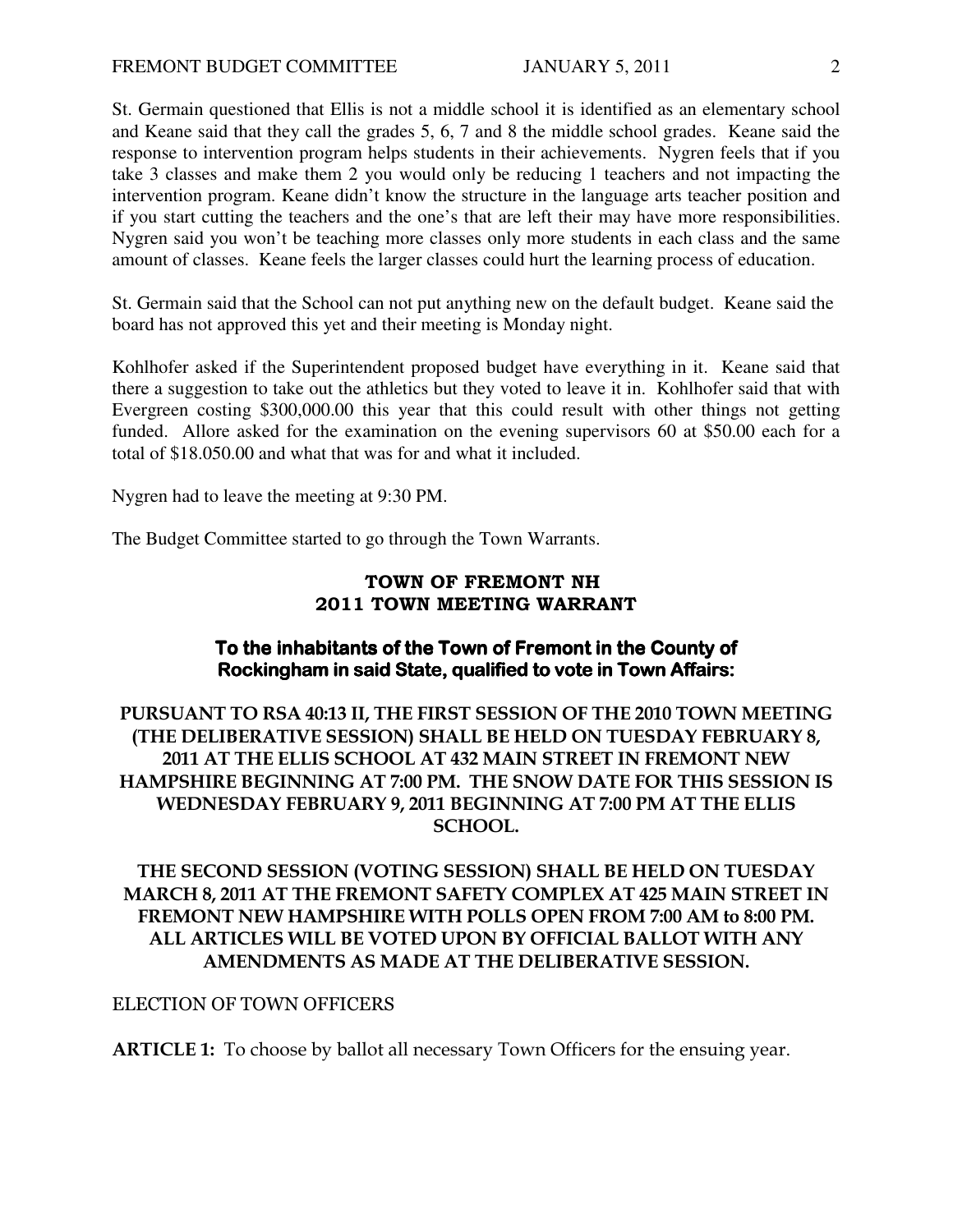### 2011 OPERATING BUDGET

ARTICLE 2: Shall the Town of Fremont raise and appropriate as an operating budget, not including appropriations by special warrant articles and other appropriations voted separately, the amounts set forth on the budget posted with the warrant or as amended by vote of the first session, for the purposes set forth therein, totaling \$ Should this article be defeated, the default budget shall be \$--------------- which is the same as last year, with certain adjustments required by previous action of the Town of Fremont or by law or the governing body may hold one special meeting, in accordance with RSA 40:13, X and XVI, to take up the issue of a revised operating budget only.

Note: This operating budget warrant article does not include appropriations contained in ANY other warrant articles. The Selectmen \_\_\_recommend this appropriation \_\_\_\_\_\_. The Budget Committee \_\_\_recommends this appropriation \_\_\_\_\_\_\_. (Majority vote required.)

\*\* Some capital reserve articles may be funded from unreserved fund balance and not create an additional impact to the tax rate in 2011. These decisions will be made by the Board of Selectmen after the 2010 books close for the year and the balance can be reviewed.

ARTICLE 3: To see if the Town will vote to raise and appropriate the sum of twenty thousand dollars (\$20,000) to be placed in the Highway Department Equipment Capital Reserve Fund. The Selectmen recommend this appropriation 3-0. The Budget Committee \_\_\_\_\_\_\_\_\_recommends this appropriation \_\_\_\_\_\_\_\_. (Majority vote required.)

Kohlhofer wanted the report of the Highway Study Committee that the Budget Committee had requested. St. Germain said she will provide the committee's study results. Kohlhofer motioned not to recommend any money appropriation until these results are studied. This was seconded by Martel. The vote was 4-2. The vote passed not to recommend this article at this time.

ARTICLE 4: To see if the Town will vote to raise and appropriate the sum of twelve thousand five hundred dollars (\$12,500) to be placed in the Police Cruiser Capital Reserve Fund. The Selectmen recommend this appropriation 3-0. The Budget Committee \_\_\_\_\_\_\_ recommends the appropriation \_\_\_\_\_\_. (Majority vote required.)

A motion to recommend article was made by Keane. This was seconded by Kohlhofer. The vote was 6-0. The Budget Committee recommended this appropriation.

ARTICLE 5: To see if the Town will vote to raise and appropriate the sum of twentyfive thousand dollars (\$25,000) to be placed in the Town Hall Renovations Capital Reserve Fund. The Selectmen recommend this appropriation 3-0. The Budget Committee \_\_\_\_\_\_\_\_ recommends this appropriation \_\_\_\_\_\_\_. (Majority vote required.)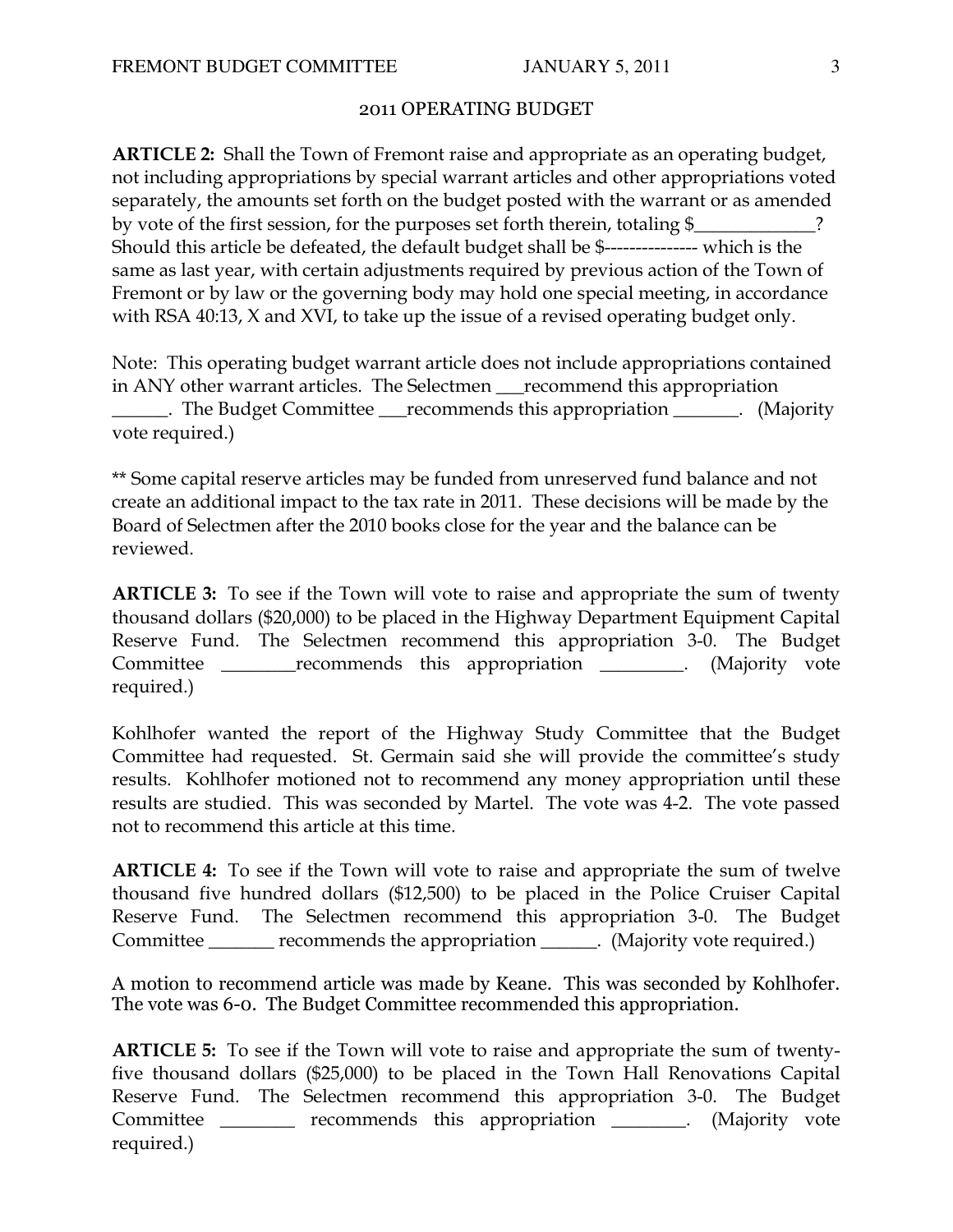A motion to recommend this article was made by Keane. This was seconded by Kohlhofer. The vote was 6-0. The Budget Committee recommended this appropriation.

ARTICLE 6: To see if the Town will vote to raise and appropriate the sum of fifteen thousand dollars (\$15,000) to be placed in the Property Reassessment Capital Reserve Fund. The Selectmen recommend this appropriation 3-0. The Budget Committee \_\_\_\_\_\_ recommends this appropriation \_\_\_\_\_\_\_\_. (Majority vote required.)

A motion to recommend this article was made by Kohlhofer. This was seconded by Keane. The vote was 6-0. The Budget Committee recommended this appropriation.

ARTICLE 7: To see if the Town will vote to raise and appropriate the sum of twentyfive thousand dollars (\$25,000) to be placed in the Fire Truck Capital Reserve Fund. The Selectmen recommend this appropriation 3-0. The Budget Committee \_\_\_\_\_\_\_ recommends this appropriation \_\_\_\_\_\_\_\_\_ (Majority vote required.)

A motion to recommend this article was made by Keane. This was seconded by Allore. The vote was 6-0. The Budget Committee recommended this appropriation.

ARTICLE 8: To see if the Town will vote to raise and appropriate the sum of twenty thousand dollars (\$20,000) to be placed in the Highway Maintenance Building Capital Reserve Fund. The Selectmen recommend this appropriation 3-0. The Budget Committee \_\_\_\_\_\_\_\_\_ recommends this appropriation \_\_\_\_\_\_\_. (Majority vote required.)

A motion not to recommend this article was made by Kohlhofer. This was seconded by Martel. The vote was 2-4. The Budget Committee recommended this appropriation.

ARTICLE 9: To see if the Town will vote to raise and appropriate the sum of ten thousand dollars (\$10,000) to be placed in the Historic Museum Capital Reserve Fund. The Selectmen recommend this appropriation 3-0. The Budget Committee recommends this appropriation \_\_\_\_\_\_\_\_. (Majority vote required.)

A motion not to recommend this article was made by Martel. This was seconded by Allore. The vote was 5-1. The Budget Committee did not recommend this appropriation.

ARTICLE 10: To see if the Town will vote to raise and appropriate the sum of twentysix thousand nine hundred ninety-six dollars (\$26,996) to purchase and equip a Police Cruiser for the Police Department; and further to authorize the withdrawal of twentyfour thousand dollars (\$24,000) from the Police Cruiser Capital Reserve Fund created for this purpose. The Selectmen recommend this appropriation 3-0. The Budget Committee recommends this appropriation \_\_\_\_\_\_\_\_\_\_\_\_\_. (Majority vote required.) There is \$2,996 to be raised from taxation for this article.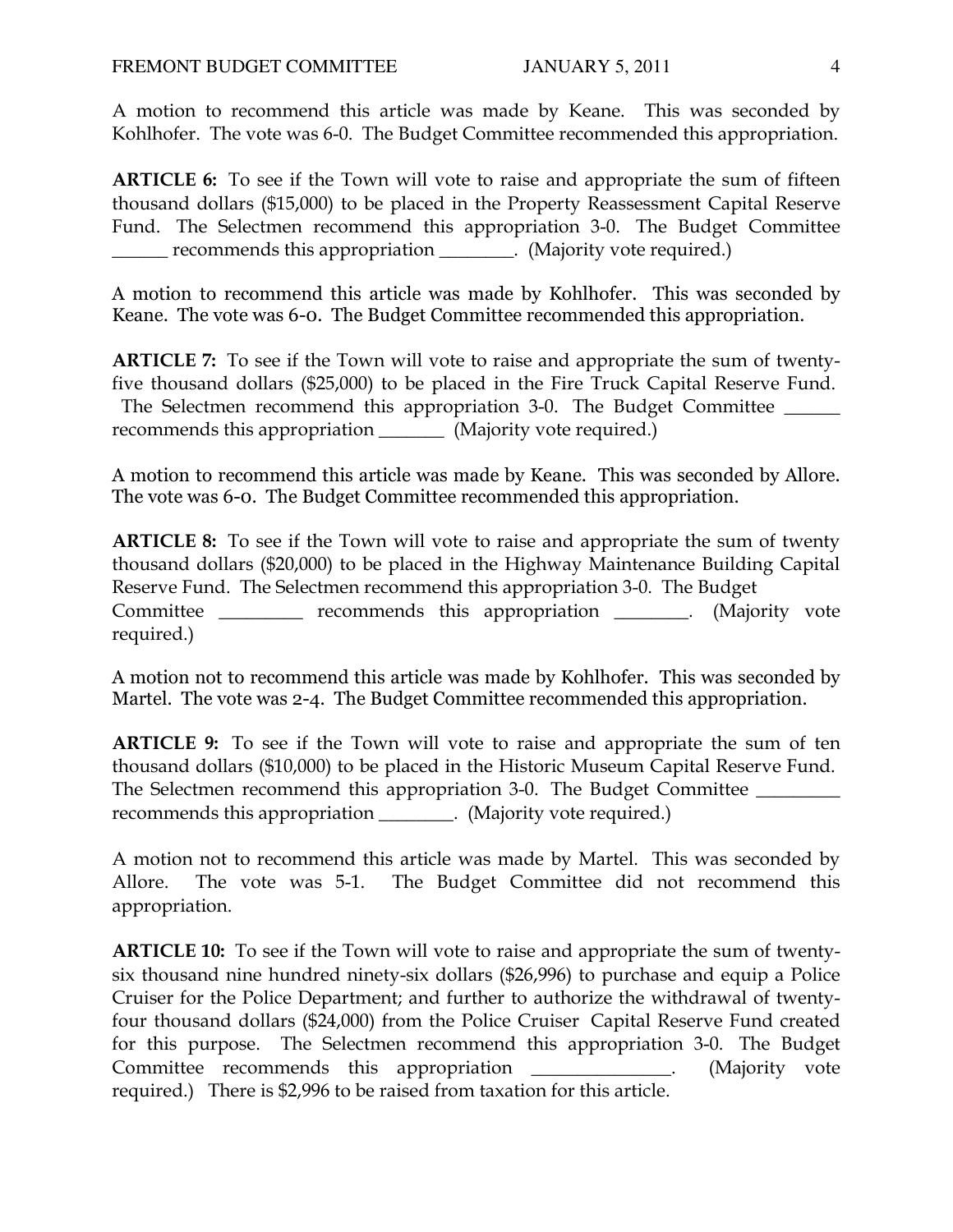A motion to recommend this article was made by Keane. This was seconded by Allore. The vote was 6-0. The Budget Committee recommended this appropriation.

ARTICLE 11: To see if the Town will vote to raise and appropriate the sum of six thousand three hundred eighty-five dollars (\$6,385) for the purchase of OHRV equipment; and further to authorize the withdrawal of six thousand three hundred eighty-five dollars (\$6,385) from the OHRV Special Revenue Fund created for this purpose. The Selectmen recommend this appropriation 3-0. The Budget Committee \_\_\_\_\_ recommends this appropriation \_\_\_\_\_\_\_. (Majority vote required.) There is no amount to be raised from taxation for this article.

A motion to recommend this article was made by Kohlhofer. This was seconded by Allore. The vote was 6-0. The Budget Committee recommended this appropriation.

ARTICLE 12: To see if the Town will vote to raise and appropriate the sum of one hundred thousand dollars (\$100,000) to renovate the Fremont Highway shed to a maintenance building; and further to authorize the withdrawal of one hundred thousand dollars (\$100,000) from the Highway Building Capital Reserve Fund created for this purpose. The Selectmen recommend this appropriation 3-0. The Budget Committee <u>\_\_\_\_\_\_\_</u> recommends this appropriation \_\_\_\_\_\_\_\_\_\_\_\_\_\_. (Majority vote required.) There is no amount to be raised from taxation for this article.

A motion to recommend this article was made by Kohlhofer. This was seconded by Martel. The vote was 6-0. The Budget Committee recommended this appropriation.

ARTICLE 13: To see if the Town will vote to authorize the Selectmen to enter into a \_\_\_# year lease/purchase agreement in the amount of \$465,000 for the purpose of lease/purchasing a 2011 fire truck (insert details) \_\_\_\_\_ and to raise and appropriate the sum of one thousand dollars (\$100,000) for the chassis down payment; and further to authorize the withdrawal of one hundred thousand dollars (\$100,000) from the Fire Truck Capital Reserve Fund for said down payment. The Selectmen \_\_\_\_\_\_\_\_recommend this appropriation \_\_\_\_\_\_. The Budget Committee \_\_\_\_\_\_ recommend this appropriation \_\_\_\_\_. (Majority vote required.)

ARTICLE 14: To see if the Town will vote to raise and appropriate the sum of fortynine thousand five hundred fifty dollars (\$49,550) to continue the Public Health Mosquito Control Program. The Selectmen recommend this appropriation 3-0. The Budget Committee \_\_\_\_\_\_\_\_ recommends this appropriation \_\_\_\_\_\_. (Majority vote required.)

A motion to recommend this article was made by Keane. This was seconded by Martel. The vote was 3-3. This article will be voted again at a later meeting.

ARTICLE 15: To see if the Town will vote to establish a revolving fund pursuant to RSA 31:95-h, for the purpose of Cable Access, and to raise and appropriate twenty-five thousand dollars (\$25,000) from cable franchise fees, to be placed in said fund. All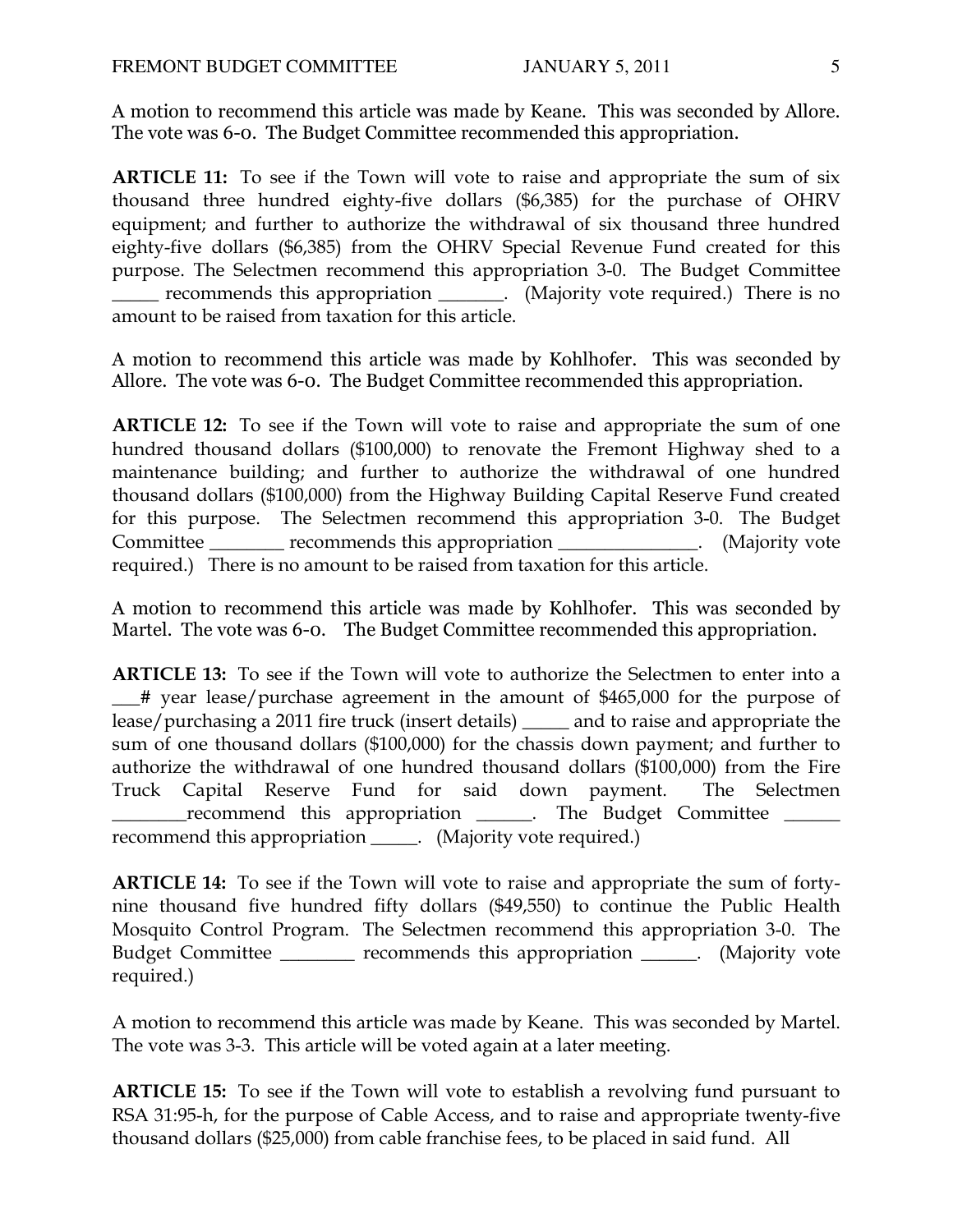revenues received from cable franchise fees will be deposited into the fund, and the money in the fund shall be allowed to accumulate from year to year, and shall not be considered part of the Town's General Fund unreserved fund balance. The Town Treasurer shall have custody of all monies in the fund, and shall pay out the same only upon order of the governing body and no further approval is required by the legislative body to expend. Such funds may be expended only for the purpose for which the fund was created. The Selectmen recommend this appropriation 3-0. The Budget Committee

\_\_\_\_\_ recommends this appropriation \_\_\_\_\_. (Majority vote required.) There is no amount to be raised from taxation for this article.

A motion to recommend this article was made by Martel. This was seconded by Keane. The vote was 6-0. The Budget Committee recommended to appropriation.

ARTICLE 16: To see if the Town will vote to raise and appropriate the sum of five thousand two hundred dollars (\$5,200) for an increase in the Road Agent Salary. The Selectmen recommend this appropriation 3-0. The Budget Committee \_\_\_\_\_ recommends this appropriation \_\_\_\_\_. (Majority vote required.)

A motion not to recommend this article was made by Martel. This was seconded by Kohlhofer. The vote was 4-2. The Budget Committee did not recommend this article appropriation.

ARTICLE 17: To see if the Town will vote to change the term of elected Road Agent from one (1) to three (3) years. The Selectmen recommend this appropriation 3-0. The Budget Committee \_\_\_\_\_ recommends this appropriation \_\_\_\_\_.

A motion not to recommend this appropriation was made by Keane. This was seconded by Allore. The vote was 6-0. The Budget Committee recommended this appropriation.

ARTICLE 18: Pursuant to RSA 41:45-a, are you in favor of having the office of Town Clerk combined with the office of Tax Collector, thereby creating a new office of Town Clerk-Tax Collector to be held by one individual, with a term of 3 years? The Selectmen recommend this article 3-0. The Budget Committee recommends this article \_\_\_\_\_\_. (Majority ballot vote required).

A motion to recommend this appropriation was made by Kohlhofer. This was seconded by Allore. The vote was 6-0. The Budget Committee recommended this appropriation.

ARTICLE 19: To see if the Town will vote to adopt the provisions of NH RSA 36-A:4-a, I (b) to authorize the Conservation Commission to expend funds for contributions to qualified organizations for the purchase of property interests, or facilitating transactions related thereto, where the property interest is to be held by the qualified organization and the Town will retain no interest in the property. The Selectmen recommend this article 3-0. The Budget Committee \_\_\_\_\_ recommends this article \_\_\_\_\_. (Majority vote required.)